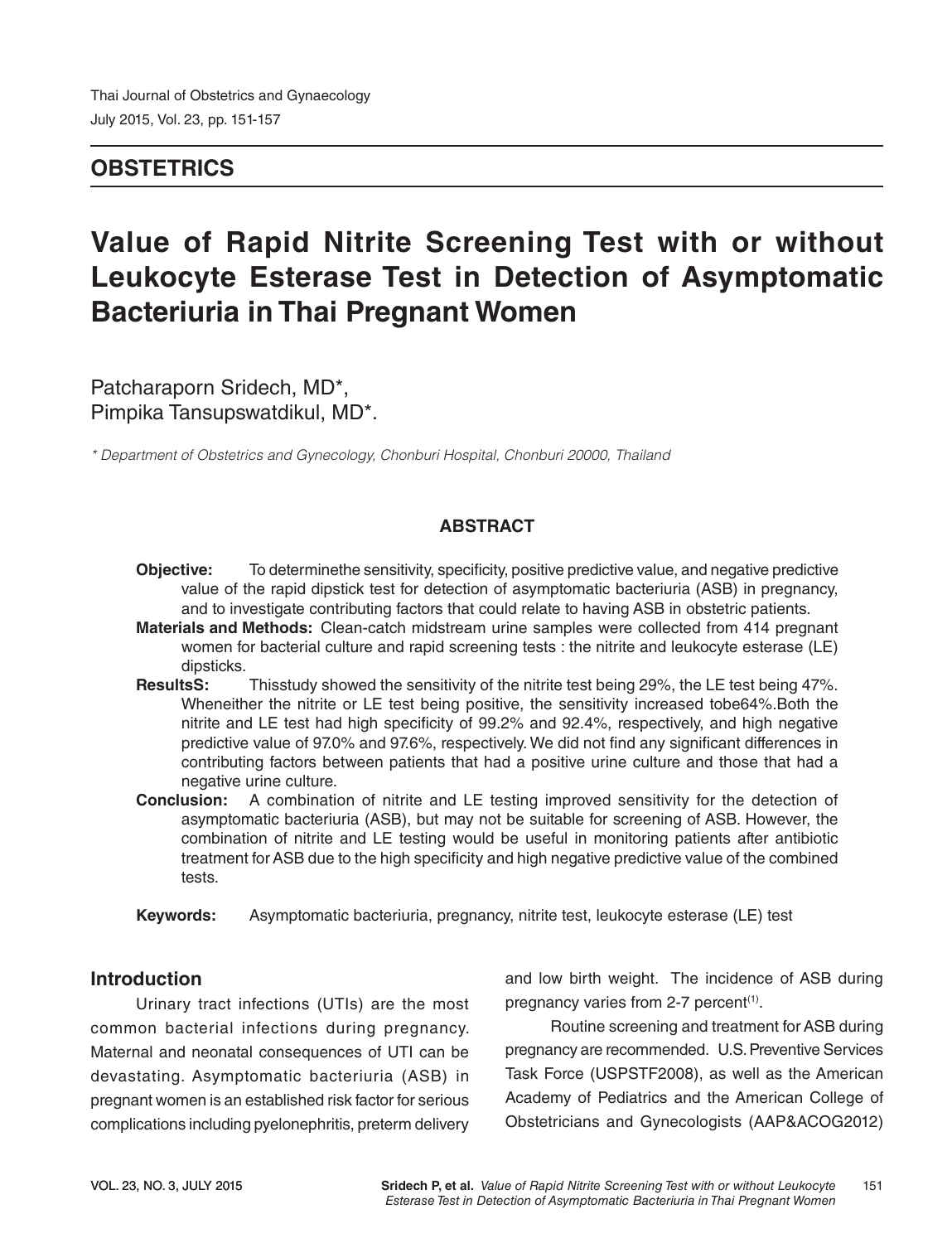recommend screening for ASB at 12-16 weeks' gestation or at the first prenatal visit by urine culture as the gold standard<sup>(1,2)</sup>.

Urine culture may not be as cost-effective when the incidence is low. Moreover, it is time-consuming and not available for the certain groups ofpatients, especially in rural areas. Many rapid screening methods have been studied, because full bacterial analysis could be reserved for those patients on screening test positive. There are dipsticks of nitrite test and leukocyte esterase (LE) that are commonly used for the screening of  $ASB<sup>(3, 4)</sup>$ . The nitrite test detects urine nitrites from nitrate reductase organisms. A positive nitirite test usually indicates the cause of UTI being gram negative organisms, most commonly Escherichia coli. The LE test detects esterase released from white blood cells (WBCs) or leukocytes, representing the presence of WBCs in urine. A positive LE test usually indicates bacteriuria<sup>(5)</sup>. Many groups have shown that a combination of the nitrite and LE tests may provide as an excellent screening for the presence of  $UTIs^{(3, 4, 6, 7)}$ . The objective of this prospective study was to determine the diagnostic performances of the nitrite and the LE test-compared with that of urine culture in detecting ASB and to investigate contributing factors that could relate to having ASB in obstetric patients.

## **Materials and Methods Urine sample collection**

The study was undertaken after obtaining Hospital Ethical Committee's approval and conducted from February  $17<sup>th</sup>$  through June  $30<sup>th</sup>$ , 2014 at the antenatal care clinic of the Department of Obstetrics and Gynecology, Chonburi Hospital, Chonburi, Thailand. Pregnant women who participated in the study were screened for bacteriuria at 12-16 weeks' gestation or at the first prenatal visit according to USPSTF2008 and AAP&ACOG2012 recommendation. Patients with renal disease, symptomatic UTI, current antibiotics use, glucosuria, and proteinuria were excluded. A detailed explanation of the study was given to the subjects prior to obtaining informed consent. Demographic parameters of subjects were recorded. These included age (years), gestational age (weeks), BMI (kg/m<sup>2</sup>), education level,

income, history of preterm delivery, abortion, sexual transmitted disease, UTIs, multiple partners, and diabetes mellitus. Subjects were instructed to collect a clean-catch midstream urine specimen with a standardized technique. After collecting the urine sample, each specimen was divided into two portions. One portion was sent to the laboratory for urine culture and processed within 1 hour. The other was tested with the nitrite and LEdipstick tests. Urine culture was considered as the gold standard for diagnosing bacteriuria.

#### **Urine culture**

Blood agar and MacConkey agar plates were swabbed with urine and incubated aerobically for 24 hours at 35°C. Urine culture was defined as being positive if 105 CFU/mL of a single potential uropathogen was detected. Subjects who had either a single or multiple pathogens with colony counts less than 105 CFU/mL, were not considered as having a positive culture.

#### **Urine nitrite and LE dipstick testing**

The specimen was evaluated for nitrite and leukocyte esterase activity using the Uriscan dipstick and analysed by the Uriscan Optima urine analyzer (YD Diagnostics), according to the manufacturer's instructions. The colour changes of the dipsticks were measured after 2 minutes of contact with urine.

#### **Comparative analysis and parameters**

The comparative diagnostic value of the various components of the dipstick test and culture were evaluated in terms of sensitivity, specificity, positive predictive value (PPV), and negative predictive value (NPV) with urine culture as the gold standard. We used SPSS17.0 software for statistical analysis. Continuous variables are represented as mean±standard deviation (SD) and analyzed using the independent sample t-test. Discrete variables are represented as percentages (%) and analyzed using the Fisher exact test for intergroup comparison. P<0.05 was considered statistically significant.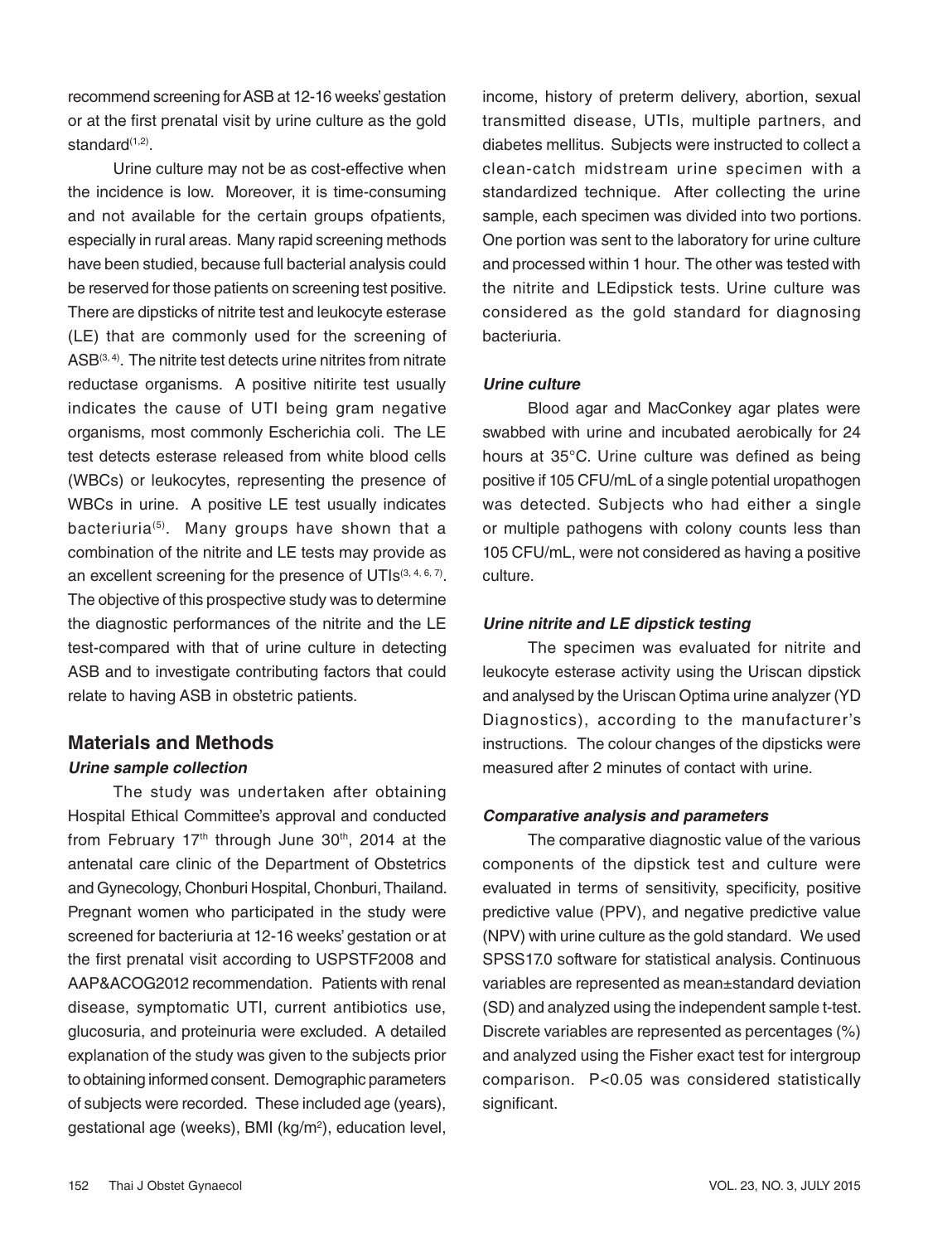#### **Sample size calculation**

We used Diagnostic test study formula to calculate the sample size. The sensitivity used in this formula taken from Robertson A.'s study (combined Nitrite and LE test had the sensitivity of  $92\%/3$ . The incidence used here was  $2\%/1}$ .

> $Z\alpha = Z0.05 / 2 = 1.96$  (two tail)  $n = Z\alpha^2$  PQ/d<sup>2</sup>  $P =$  sensitivity = 0.92  $Q = 1 -$  sensitivity = 0.08  $d =$  acceptable error = 20%P n = (1.96)2 (0.92)(0.08) / (20%0.92)2 = 8 sample size  $= n /$  incidence  $n / 2 = 400$

#### **Results**

A total of 414 pregnant women were screened in the study, of whom 17 (4.1%) were identified by urine culture as having asymptomatic bacteriuria. All were tested by nitrite and leukocyte esterase dipstick tests. 5 of 17 isolates (29%) were identified by nitrite test, and 8 of 17 (47%) were identified by leukocyte esterase test. Table 1 represents the calculated sensitivity, specificity, PPV, and NPV of the two screening urine tests as compared to urine culture results. Nitrite and LE testshad a sensitivity of 29.4 and 47.0%, respectively, in detecting ASB. When diagnosis was made based on a positive result of either the nitrite or LE test, the sensitivity of the assay increased to 64.0%. Both the nitrite and LE tests had high specificity values (99.2% and 92.4%, respectively) and high negative predictive values (97.0% and 97.6%, respectively).

The specific microorganisms isolated from the urine cultures are listed in Table 2. The predominant organism isolated from the urine samples was E.coli (47% of all uropathogens).

|  |  |  |  | Table 1. Diagnostic performances of rapid screening tests |
|--|--|--|--|-----------------------------------------------------------|
|--|--|--|--|-----------------------------------------------------------|

| Test                                          | <b>Sensitivity</b> | <b>Specificity</b> | <b>Positive</b>  | <b>Negative</b>  |
|-----------------------------------------------|--------------------|--------------------|------------------|------------------|
|                                               |                    |                    | predictive value | predictive value |
| Nitrite                                       | 29.4               | 99.2               | 62.5             | 97.0             |
| Leukocyte esterase                            | 47.0               | 92.4               | 21.0             | 97.6             |
| Leukocyte esterase and Nitrite positive       | 11.7               | 99.5               | 50.0             | 96.0             |
| Either Leukocyte esterase or Nitrite positive | 64.0               | 92.2               | 26.0             | 95.5             |

#### **Table 2.** Uropathogens isolated by urine culture

| Organism              | <b>Positive culture</b><br>$(n=17)$ | <b>Positive Nitrite</b><br>$(n=5)$ | <b>Positive</b><br>Leukocyte esterase<br>$(n=8)$ |
|-----------------------|-------------------------------------|------------------------------------|--------------------------------------------------|
| Escherichia coli      | 8                                   | 4                                  | 5                                                |
| Staphylococcus        | 3                                   | 0                                  |                                                  |
| Group B streptococcus | 2                                   | 0                                  |                                                  |
| Enterococci           | 2                                   | 0                                  |                                                  |
| Enterobacter          |                                     |                                    |                                                  |
| Candida krusei        |                                     | 0                                  |                                                  |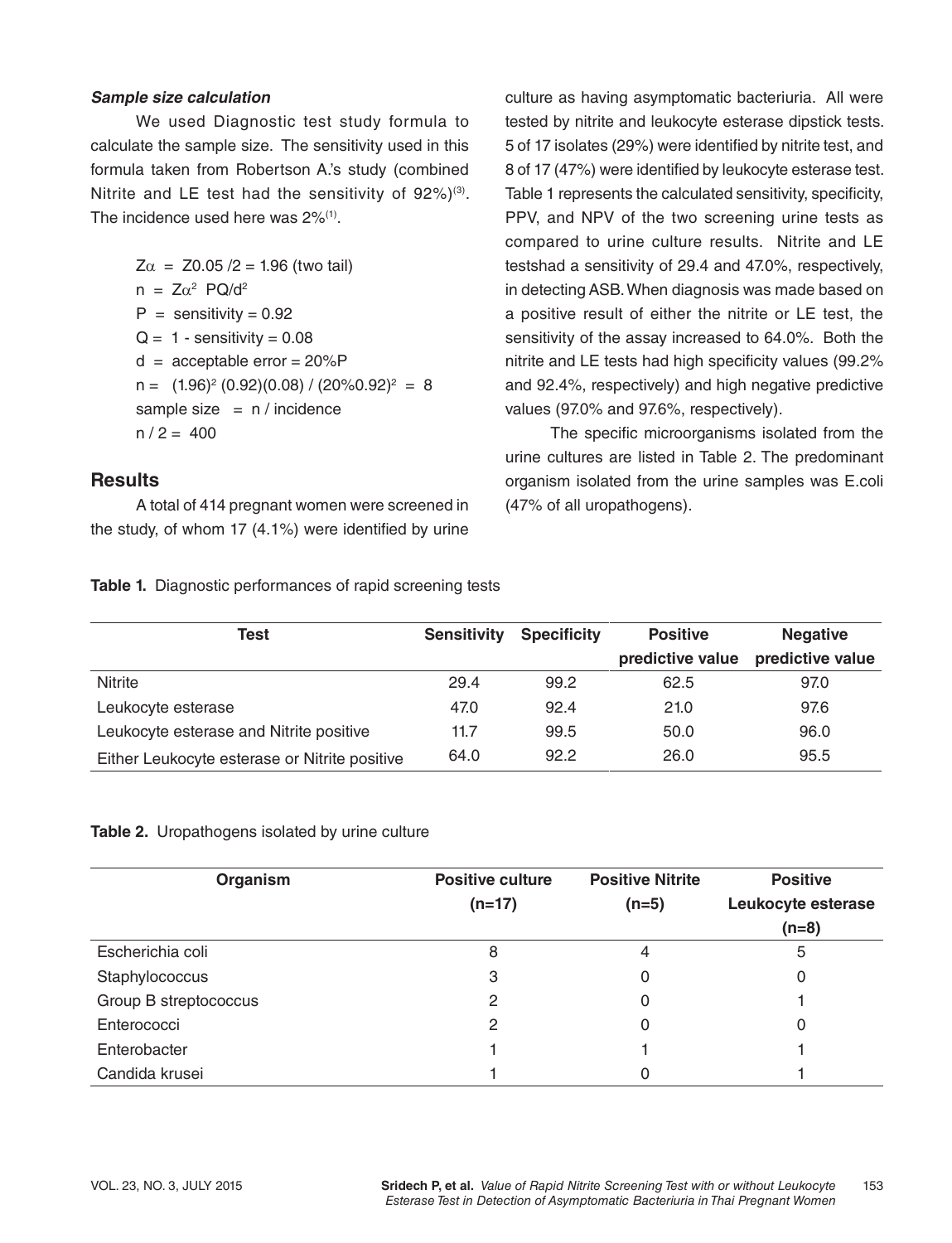We compared the baseline characteristics of patients that had a positive urine culture with those that had a negative urine culture in the following parameters: age, gestational age, parity, BMI, history of preterm delivery/abortion, educational levels, income and history of STDs, UTIs, multiple partners and DM (Table 3). We did not find any significant differences in these parameters between the two populations.

**Table 3.** The contributing factors of patients that had a positive urine culture with those that had a negative urine culture

| <b>Associated factors</b>             | $N = 17$                | $N = 397$               | P                    |
|---------------------------------------|-------------------------|-------------------------|----------------------|
|                                       | <b>Positive culture</b> | <b>Negative culture</b> |                      |
| Age, years (Means±SD)                 | $23.7 \pm 7.3$          | $24.9 \pm 6.5$          | $0.453$ <sup>a</sup> |
| Gestational age, weeks (Means±SD)     | $20.2 \pm 6.9$          | $18.4 \pm 6.4$          | $0.363$ <sup>a</sup> |
| Parity Nulliparity                    | 7(41%)<br>168 (42%)     |                         | 0.559 <sup>b</sup>   |
| Multiparity                           | 10(59%)                 | 229 (58%)               | $\Omega$             |
| BMI, kg/m <sup>2</sup>                | $24.9 + 4.4$            | $23.3 + 4.6$            | $0.280$ a            |
| History of preterm                    | 0                       | 20(5%)                  | 0.303 <sup>b</sup>   |
| History of abortion                   | 1(5.8%)                 | 83 (21%)                | 0.677 b              |
| Education non educated                | 0                       | 31(8%)                  | 0.166 <sup>b</sup>   |
| Primary school                        | 5(29%)                  | 82 (20%)                |                      |
| Secondary school                      | 9(53%)                  | 256 (64%)               |                      |
| at least Bachelor degree              | 3(18%)                  | 28 (7%)                 |                      |
| Income per month, Baht                |                         |                         |                      |
| < 5,000                               | 2(12%)                  | 27(7%)                  | 0.717 <sup>b</sup>   |
| $5,001 - 20,000$                      | 12 (70%)                | 285 (72%)               |                      |
| 20,001 - 50,000                       | 3(18%)                  | 85 (21%)                |                      |
| History of sexual transmitted disease | 1(5.8%)                 | 8(2%)                   | 0.326 <sup>b</sup>   |
| History of urinary tract infection    | 2(12%)                  | 24 (6%)                 | 0.298 <sup>b</sup>   |
| History of multiple partners          | 5(29%)                  | 61 (15%)                | 0.165 <sup>b</sup>   |
| Diabetes mellitus                     | 0                       | 4(1%)                   | 0.845 <sup>b</sup>   |

<sup>a</sup> Analysis by independent sample t-test, <sup>b</sup> Analysis by Fisher exact test

#### **Discussion**

An early detection and treatment of ASB are considered important not only to prevent acute cystitis and acute pyelonephritis in pregnant women, but also to reduce preterm birth and fetal low birth weight. Many urine dipstick tests have been studied as an alternative testing. In this study, four main indices (sensitivity, specificity, PPV and NPV) of urine dipstick test results using nitrite, LE or a combination of nitrite and LE were compared with the gold standard of diagnosing ASB, urine culture.

An ideal screening test should be simple, rapid and accurate to identify all positive cases, therefore, the high sensitivity with the high specificity and NPV of the test is desirable. We found the sensitivity of nitrite dipstick test and LE dipstick test were 29% and 47%, respectively. These are considered low and are not suitable as a single screening test for ASB. Others have also reported low sensitivities using the same LE reagent dipstick test (Uriscreen)<sup>(8)</sup>. However, there were also groups that reported higher sensitivity of the LE test<sup>(4)</sup>. This could be contributed from usage of different LE reagent dipstick tests.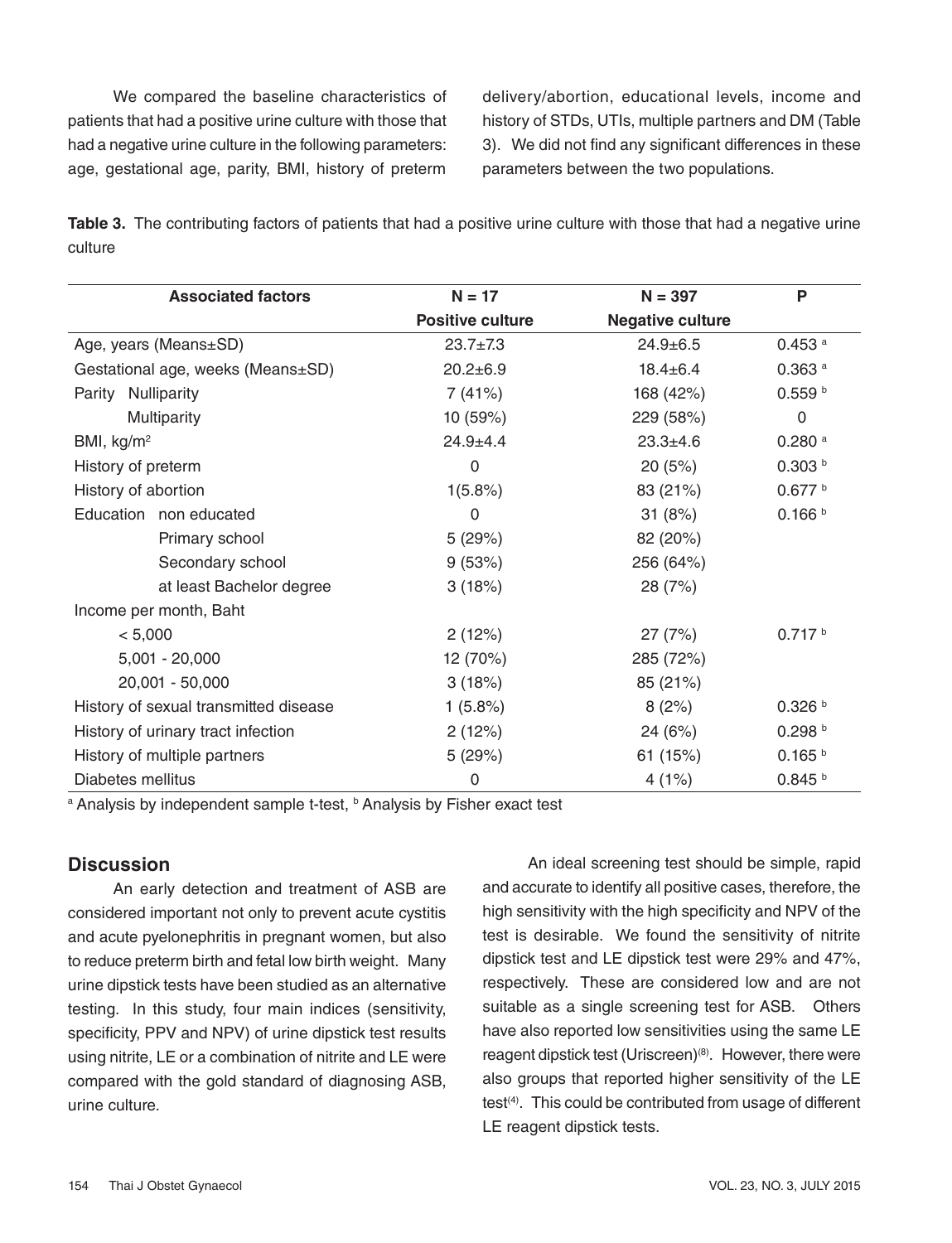The sensitivity of diagnosing ASB based on having a positive result for either nitrite or LE dipstick test was 64%, which gave higher sensitivity than diagnosis based on using only either nitrite or LE as individual tests. These were also observed in other studies with sensitivities between 68-92%<sup>(3, 4, 6-8)</sup>.

A specificity of a diagnostic test is the probability that a patient without significant bacteriuria will have a negative result. A negative predictive value (NPV) of a test is the probability that an individual with a negative result does not have significant bacteriuria. Both nitrite and LE tests had high specificity (99.2% and 92.4%, respectively) and NPV (97.0% and 97.6%, respectively). These results are useful in monitoring patients after antibiotic treatment for ASB in place of repeated urine culture that will minimize the health care costs. A positive predictive value (PPV) is the probability that an individual with a positive test has significant bacteriuria. The PPV of the nitrite test, LE test and a combination of both tests were low (62.5%, 21.0% and 26.0%, respectively). Therefore, treatment should not be prescribed based on results from dipstick tests using nitrite and LE, but rather on a positive urine culture.

The low sensitivity of the nitrite dipstick test implies a high false negative value of the test. We believe that there may be bacteria that are present in urine that do not convert nitrate to nitrite, such as group B Streptococcus, Enterococci, Staphylococci and Pseudomonas species; of which bacteriuria caused from these bacteria species would not be detected using the urine nitrite dipstick test. Furthermore, urine prior to collection did not remain in the bladder for at least 4 hours and could contribute to inadequacy of time of bacteria to convert nitrate to nitrite<sup>(5)</sup>. Also, different diets may alter levels of nitrate in the urine, thus, resulting in lower amounts of urine nitrate to be converted to nitrite, despite the presence of bacteriuria<sup>(9, 10)</sup>.

One of the reasons for a false negative result of the LE test is the presence of proteinuria and glucosuria (neutrophils are unable to release esterase, various drugs and chemicals include ascorbic acid, oxalic acid, cephalexin, cephalothin, gentamycin, and tetracyclin)<sup>(5)</sup>. However, patients with proteinuria and

glucosuria were excluded from the study population.

False positive result of the LE test can be due to contamination of the urine with vaginal discharge or treatment with certain antibiotics (imipenem, meropenem, and clavulanic acid)<sup>(5)</sup>. In our study, each patient was carefully instructed regarding urine sample collection by a single nurse to clean the vulvar area prior to collecting the urine sample to avoid contamination. One of the limitations of the nitrite test, the first voided morning urine specimen is most suitable for sample testing, but sample collection was not practical in all patient populations. Also, a higher number of samples with a positive urine culture may be required to make a more comparable comparison of sensitivity and specificity between the urine culture positive population and urine culture negative population.

In conclusion, a combination of the nitrite and LE testing improved sensitivity of diagnosis of ASB when compared to using one or the other. However, the sensitivity of combined testing is insufficient to use as a screening tool for ASB and unable to replace urine culture. Due to the high specificity and high negative predictive values, the nitrite and LE tests were useful in monitoring patients after antibiotic treatment for ASB. Further studies with a larger sample population of urine positive culture are required in order to draw conclusions or perhaps a new candidate substrate is needed to replace nitrite and LE. Dipstick tests are easier to perform, very cheap, affordable by most patients as a screening tool and are independent of laboratory facilities. However, from our study, a positive mono-organism urine culture still remains the gold standard for diagnosis of ASB.

#### **Conflict of interest**

The authors declare that there was no conflict of interest.

### **Source of funding**

Research unit, Chonburi Hospital

### **Acknowledgement**

Rangsima Reantragoon, MD., Division of Immunology, Department of Microbiology, Faculty of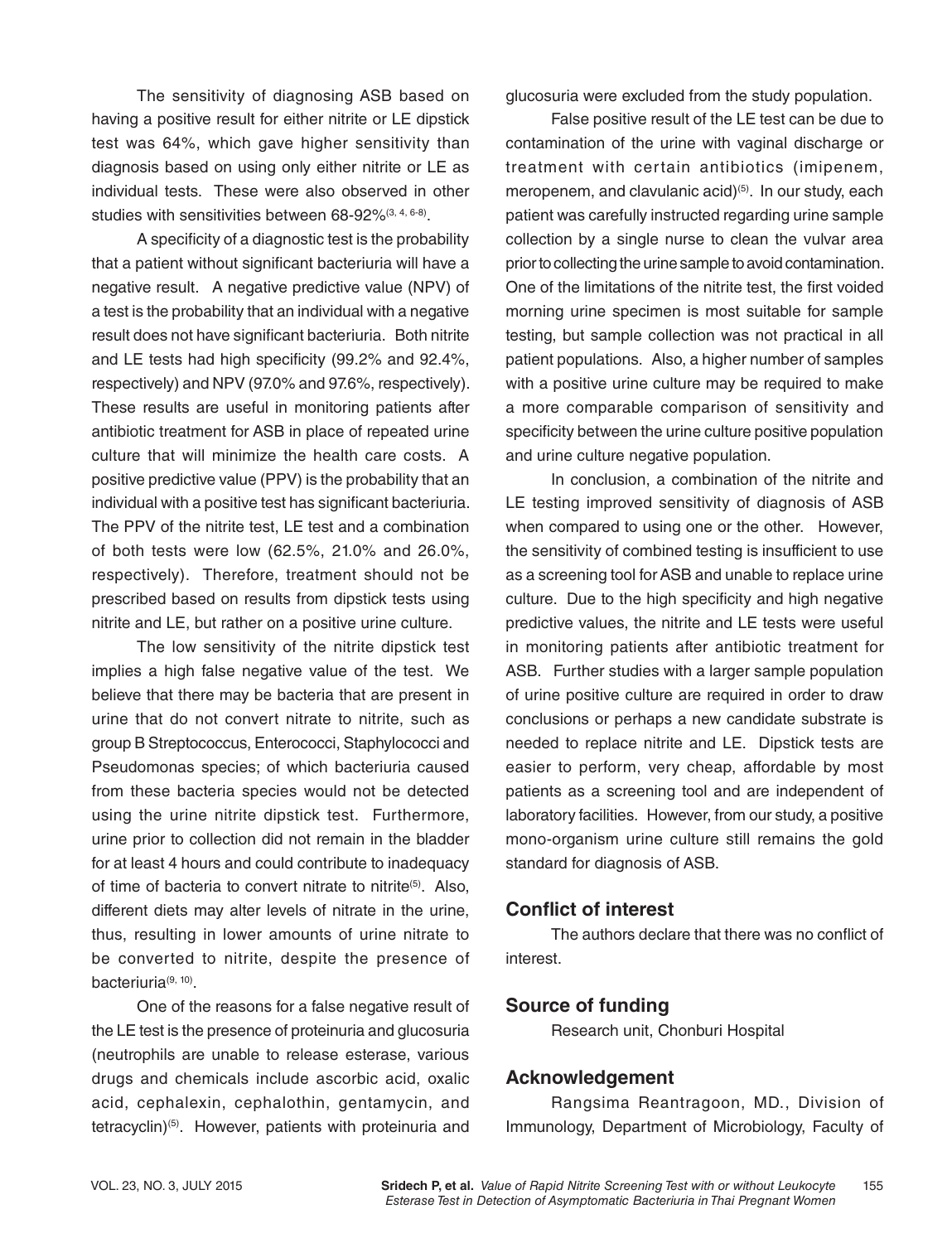Medicine, Chulalongkorn University, Bangkok 10400, Thailand

#### **References**

- 1. United States Preventive Services Task Force. Screening for asymptomatic bacteriuria in adults: U.S. preventive services task force reaffirmation recommendation statement. Ann Intern Med 2008;149:43-7.
- 2. American Academy of Pediatrics and American College of Obstetricians and Gynecologists: Guidelines for perinatal care. 7<sup>th</sup> ed. Washington: American Academy of Pediatrics 2012. p.113.
- 3. Robertson A, Duff P. The Nitrite and Leukocyte esterase tests for the evaluation of asymptomatic bacteriuria in obstetric patients. Obstet Gynecol 1988;71:878-81.
- 4. Ullah A, Barman A, Ahmed I, et al. Asymptomatic bacteriuria in pregnant mothers: A valid and cost-effective screening test in Bangladesh. Obstet Gynecol 2012;32:37- 41.
- 5. Mundt LA, Shanahan K, editors. Chemical analysis of urine. Graff's Textbook of Routine Urinalysis and Body Fluids. 2nded. Philadelphia: Lippincott Williams&Wilkins 2010. p.50-3.
- 6. Millar L, DeBuque L, Leialoha C, Grandinetti A, Killeen J. Rapid enzymatic urine screening test to detect bacteriuria in pregnancy. Obstet Gynecol 2000;95:601-3.
- 7. Jayalakshmi J, Jayaram V. Evaluation of various screening tests to detect asymptomatic bacteriuria in pregnant women. Indian J Pathol Microbiol 2008;51:379- 81.
- 8. Hagay Z, Levy R, Miskin A, Milman D, Sharabi H, Insler V. Uriscreen, a rapid enzymatic urine screening test: useful predictor of significant bacteriuria in pregnancy. Obstet Gynecol 1996;87:410-3.
- 9. Bartholomew B, Hill M. The pharmacology of dietary nitrate and the origin of urinary nitrate. Food Chem Toxicol 1984;22:789-95.
- 10. Pannala AS, Mani AR, Spencer JP, Skinner V, Bruckdorfer KR, Moore KP, et al. The effect of dietary nitrate on salivary, plasma, and urinary metabolism in humans. Free Radic Biol Med 2003;34:576-84.